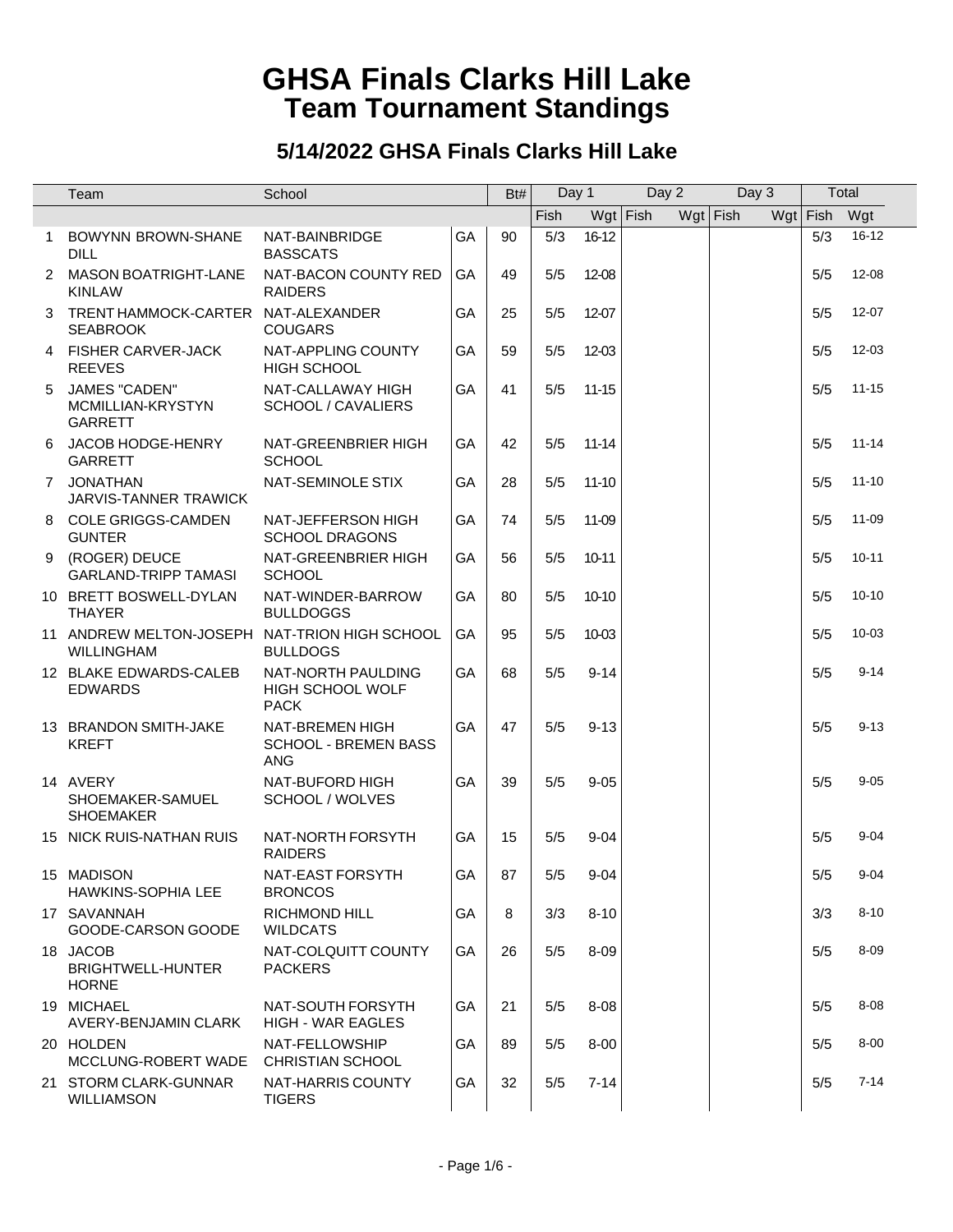| Team                                                             | School                                         |           | Bt# | Day 1 |          | Day 2      |            | Day 3 | Total        |          |
|------------------------------------------------------------------|------------------------------------------------|-----------|-----|-------|----------|------------|------------|-------|--------------|----------|
|                                                                  |                                                |           |     | Fish  |          | $Wgt$ Fish | $Wgt$ Fish |       | Wgt Fish Wgt |          |
| 22 CARDER DOCKERY-AJ<br><b>MOSS</b>                              | NAT-LUMPKIN COUNTY<br><b>INDIANS</b>           | GA        | 72  | 4/4   | $7 - 14$ |            |            |       | 4/4          | $7 - 14$ |
| 23 DAWSON NIBLETT-DREW<br><b>GRANT</b>                           | <b>NAT-MARY PERSONS</b><br><b>BASS DAWGS</b>   | GA        | 27  | 5/5   | $7 - 11$ |            |            |       | 5/5          | $7 - 11$ |
| 24 TIMOTHY DYKES-JACOB<br><b>VOLANO</b>                          | NAT-NORTH FORSYTH<br><b>RAIDERS</b>            | GA        | 103 | 5/5   | $7 - 10$ |            |            |       | 5/5          | $7 - 10$ |
| 24 JAMES DUBOSE-DAYLON<br><b>MILAM</b>                           | <b>NORTHGATE HIGH</b><br><b>SCHOOL ANGLERS</b> | GA        | 22  | 5/5   | $7 - 10$ |            |            |       | 5/5          | $7 - 10$ |
| 26 BO BRODRICK-LUKAS<br><b>CORNISH</b>                           | NAT-CLARKE CENTRAL<br><b>GLADIATORS</b>        | GA        | 34  | 5/4   | $7 - 09$ |            |            |       | 5/4          | $7 - 09$ |
| 27 GAGE SELLARS-BROCK<br><b>LEWIS</b>                            | NAT-BAINBRIDGE<br><b>BASSCATS</b>              | GA        | 17  | 5/4   | $7 - 08$ |            |            |       | 5/4          | $7 - 08$ |
| 28 JOE HAREN-COHEN SMITH                                         | <b>NAT-PIKE COUNTY</b><br><b>PIRATES</b>       | GA        | 55  | 5/5   | $7 - 06$ |            |            |       | 5/5          | $7 - 06$ |
| 29 BRADY BOWEN-ELI<br><b>HARRIS</b>                              | NAT-ELBERT COUNTY<br><b>BLUE DEVILS</b>        | GA        | 5   | 5/5   | $7 - 00$ |            |            |       | 5/5          | $7 - 00$ |
| 30 BRADY<br>WINBORNE-MATTHEW<br><b>ENGLISH</b>                   | NAT-LEE COUNTY<br><b>TROJANS</b>               | GA        | 10  | 3/3   | $7 - 00$ |            |            |       | 3/3          | $7 - 00$ |
| 31 DELBERT WILSON-HAYDEN NAT-NORTH PAULDING<br><b>WHITTEMORE</b> | <b>WOLFPACK</b>                                | GA        | 84  | 4/4   | $6 - 15$ |            |            |       | 4/4          | $6 - 15$ |
| 32 LUKE GAROFALO-JUDE<br><b>GRECO</b>                            | NAT-CLARKE CENTRAL<br><b>GLADIATORS</b>        | GA        | 78  | 5/5   | $6 - 14$ |            |            |       | 5/5          | $6 - 14$ |
| 32 JOHN MICHAEL<br>GODBY-ANGEL ALVAREZ                           | NAT-SEMINOLE STIX                              | GA        | 40  | 5/5   | $6 - 14$ |            |            |       | 5/5          | $6 - 14$ |
| 34 LANE PARKER-NOAH<br><b>DZYUBA</b>                             | NAT-CHEROKEE<br><b>WARRIORS</b>                | GA        | 60  | 5/5   | $6 - 13$ |            |            |       | 5/5          | $6 - 13$ |
| 34 GAGE SMITH-NATHAN<br><b>YEAGER</b>                            | NAT-NEWNAN HIGH<br><b>SCHOOL COUGARS</b>       | GA        | 4   | 5/5   | $6 - 13$ |            |            |       | 5/5          | $6 - 13$ |
| 36 SEAN LAWSON-BROOKS<br>LAWSON                                  | NAT-COLUMBUS HIGH<br><b>SCHOOL BLUE DEVILS</b> | GA        | 14  | 5/5   | $6 - 09$ |            |            |       | 5/5          | $6 - 09$ |
| 37 SPENCER PARRISH-LEVI<br><b>JACKSON</b>                        | NAT-THOMSON HIGH<br><b>SCHOOL</b>              | GA        | 11  | 5/5   | $6 - 07$ |            |            |       | 5/5          | $6 - 07$ |
| 37 THOMAS BRADY-FISHER<br><b>POWELL</b>                          | NAT-ELBERT COUNTY<br><b>BLUE DEVILS</b>        | GA        | 52  | 5/5   | $6 - 07$ |            |            |       | 5/5          | $6 - 07$ |
| 39 JACKSON<br>KEADLE-COOPER<br><b>BUTTERWORTH</b>                | NAT-NORTH PAULDING<br><b>HIGH SCHOOL</b>       | GA        | 97  | 5/5   | $6 - 06$ |            |            |       | 5/5          | $6 - 06$ |
| 40 MASON ENGLE-MASON<br><b>HILGENDORF</b>                        | NAT-PERRY HIGH SCHOOL GA<br><b>PANTHERS</b>    |           | 37  | 5/5   | $6 - 05$ |            |            |       | 5/5          | $6 - 05$ |
| 41 WALKER CELY-LOGAN<br><b>DIXON</b>                             | NAT-GREENBRIER HIGH<br><b>SCHOOL</b>           | <b>GA</b> | 33  | 4/4   | $5 - 15$ |            |            |       | 4/4          | $5 - 15$ |
| 42 JORDAN<br>DUNCAN-MATTHEW<br><b>JOHNSON</b>                    | NAT-GREENBRIER HIGH<br><b>SCHOOL</b>           | GA        | 57  | 4/4   | $5 - 13$ |            |            |       | 4/4          | $5 - 13$ |
| 43 JEREMY ZYCK-CHRISTIAN<br><b>RUOTSALAINEN</b>                  | NAT-SOUTH FORSYTH<br><b>HIGH - WAR EAGLES</b>  | GA        | 50  | 3/3   | $5 - 13$ |            |            |       | 3/3          | $5 - 13$ |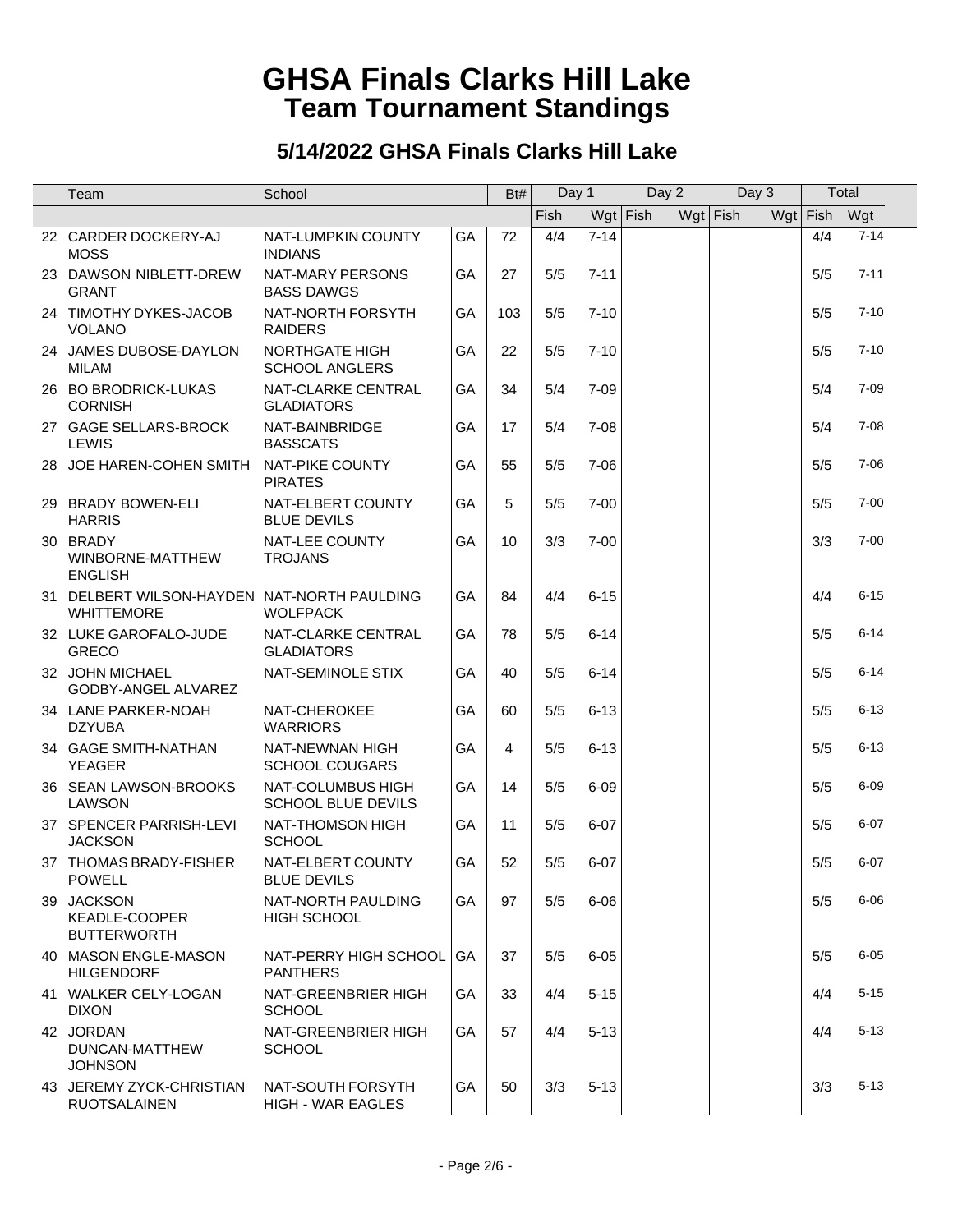| Team                                                              | School                                               |    | Bt#            | Day 1 |          | Day 2      |            | Day 3 |              | Total    |
|-------------------------------------------------------------------|------------------------------------------------------|----|----------------|-------|----------|------------|------------|-------|--------------|----------|
|                                                                   |                                                      |    |                | Fish  |          | $Wgt$ Fish | $Wgt$ Fish |       | Wgt Fish Wgt |          |
| 44 MATTHEW GUNN-ROBERT<br><b>MILLER</b>                           | NAT-SAVANNAH<br><b>CHRISTIAN RAIDERS</b>             | GA | 75             | $5/5$ | $5 - 05$ |            |            |       | 5/5          | $5 - 05$ |
| 45 RONDAL<br>GARRETT-STEVEN<br><b>PHILLIPS</b>                    | NAT-WINDER BARROW                                    | GA | 45             | 3/3   | $5 - 04$ |            |            |       | 3/3          | $5 - 04$ |
| 46 TIMOTHY PARKS-ASHTON<br><b>PARKS</b>                           | NAT-SOUTH EFFINGHAM<br>HIGH SCHOOL / MUSTAN          | GA | 81             | 3/3   | $4 - 14$ |            |            |       | 3/3          | $4 - 14$ |
| 47 CARSON TOMAC-PARKER<br><b>LEITER</b>                           | NAT-GREENBRIER HIGH<br><b>SCHOOL</b>                 | GA | 61             | 3/3   | $4 - 13$ |            |            |       | 3/3          | $4 - 13$ |
| 48 JAIDEN WIMPEY-AUSTIN<br><b>PENTON</b>                          | <b>WINDER-BARROW HIGH</b><br><b>SCHOOL BULLDOGGS</b> | GA | 71             | 4/4   | $4 - 12$ |            |            |       | 4/4          | $4 - 12$ |
| 49 NICK DANIEL-KALEB<br><b>PAYNE</b>                              | NAT-PERRY HIGH SCHOOL<br><b>PANTHER</b>              | GA | 65             | 3/3   | $4 - 12$ |            |            |       | 3/3          | $4 - 12$ |
| 50 ALLISON DYKES-BRENER<br><b>VOLANO</b>                          | NAT-EAST FORSYTH<br><b>BRONCOS</b>                   | GA | 85             | 3/3   | $4 - 11$ |            |            |       | 3/3          | $4 - 11$ |
| 50 TRENTON MAZO-CHANCE<br><b>FOWLER</b>                           | NAT-VETERANS<br><b>WARHAWKS</b>                      | GA | 88             | 3/3   | $4 - 11$ |            |            |       | 3/3          | $4 - 11$ |
| 52 EMILEE AKINS-PEYTON<br><b>RINKER</b>                           | NAT-BUFORD WOLVES                                    | GA | 23             | 3/2   | $4 - 09$ |            |            |       | 3/2          | $4 - 09$ |
| 53 LOGAN KENT-JACOB<br><b>BURDINE</b>                             | NAT-PERRY HIGH SCHOOL                                | GA | $\overline{2}$ | 2/2   | $4 - 06$ |            |            |       | 2/2          | 4-06     |
| 54 ELI ROWELL-JOSH<br><b>HAGLER</b>                               | NAT-ALEXANDER<br><b>COUGARS</b>                      | GA | 102            | 4/4   | $4 - 04$ |            |            |       | 4/4          | $4 - 04$ |
| 55 CALEB BOLDEN-LOGAN<br><b>WILSON</b>                            | NAT-TEMPLE TIGERS                                    | GA | 48             | 3/3   | $4 - 03$ |            |            |       | 3/3          | $4 - 03$ |
| 56 LANCE WRAY-LYNDON<br><b>WEBB</b>                               | NAT-ELBERT COUNTY<br><b>BLUE DEVILS</b>              | GA | 36             | 2/2   | $4 - 03$ |            |            |       | 2/2          | $4 - 03$ |
| 57 MILES GRAHAM-JACOB<br><b>ALBRIGHT</b>                          | NAT-COLUMBUS HIGH<br><b>SCHOOL BLUE DEVILS</b>       | GA | 101            | 2/0   | $4 - 00$ |            |            |       | 2/0          | $4 - 00$ |
| 58 MASON GARNTO-HAYDEN<br><b>REVILLE</b>                          | NAT-GREENBRIER HIGH<br><b>SCHOOL</b>                 | GA | 92             | 3/3   | $3 - 15$ |            |            |       | 3/3          | $3 - 15$ |
| 59 KELLY ROLLINS-KALEB<br><b>LANDRY</b>                           | NAT-MARY PERSONS<br><b>BASS DAWGS</b>                | GA | 105            | 3/3   | $3 - 14$ |            |            |       | 3/3          | $3 - 14$ |
| 59 BRANTON<br>CHAMPION-JACKSON<br><b>BEHRINGER</b>                | NAT-RICHMOND HILL HIGH<br><b>SCHOOL WILDCATS</b>     | GA | 19             | 3/3   | $3 - 14$ |            |            |       | 3/3          | $3 - 14$ |
| 61 TYLER GODWIN-CADEN<br><b>GODWIN</b>                            | NAT-BAINBRIDGE<br><b>BASSCATS</b>                    | GA | 53             | 2/2   | $3 - 11$ |            |            |       | 2/2          | $3 - 11$ |
| 62 JAGGER MONACO-JOEY<br><b>MOORE</b>                             | NAT-RICHMOND HILL<br><b>WILDCATS</b>                 | GA | 100            | 4/4   | $3 - 09$ |            |            |       | 4/4          | $3 - 09$ |
| 62 PATE<br>LANGDALE-GRANGER-COLE SCHOOL VIKINGS<br><b>RATLIFF</b> | NAT-LOWNDES HIGH                                     | GA | 9              | 4/4   | $3 - 09$ |            |            |       | 4/4          | $3 - 09$ |
| 64 HUNTER RUDD-SETH<br>WALLS                                      | NAT-LEE COUNTY<br><b>TROJANS</b>                     | GA | 20             | 3/3   | $3 - 06$ |            |            |       | 3/3          | $3 - 06$ |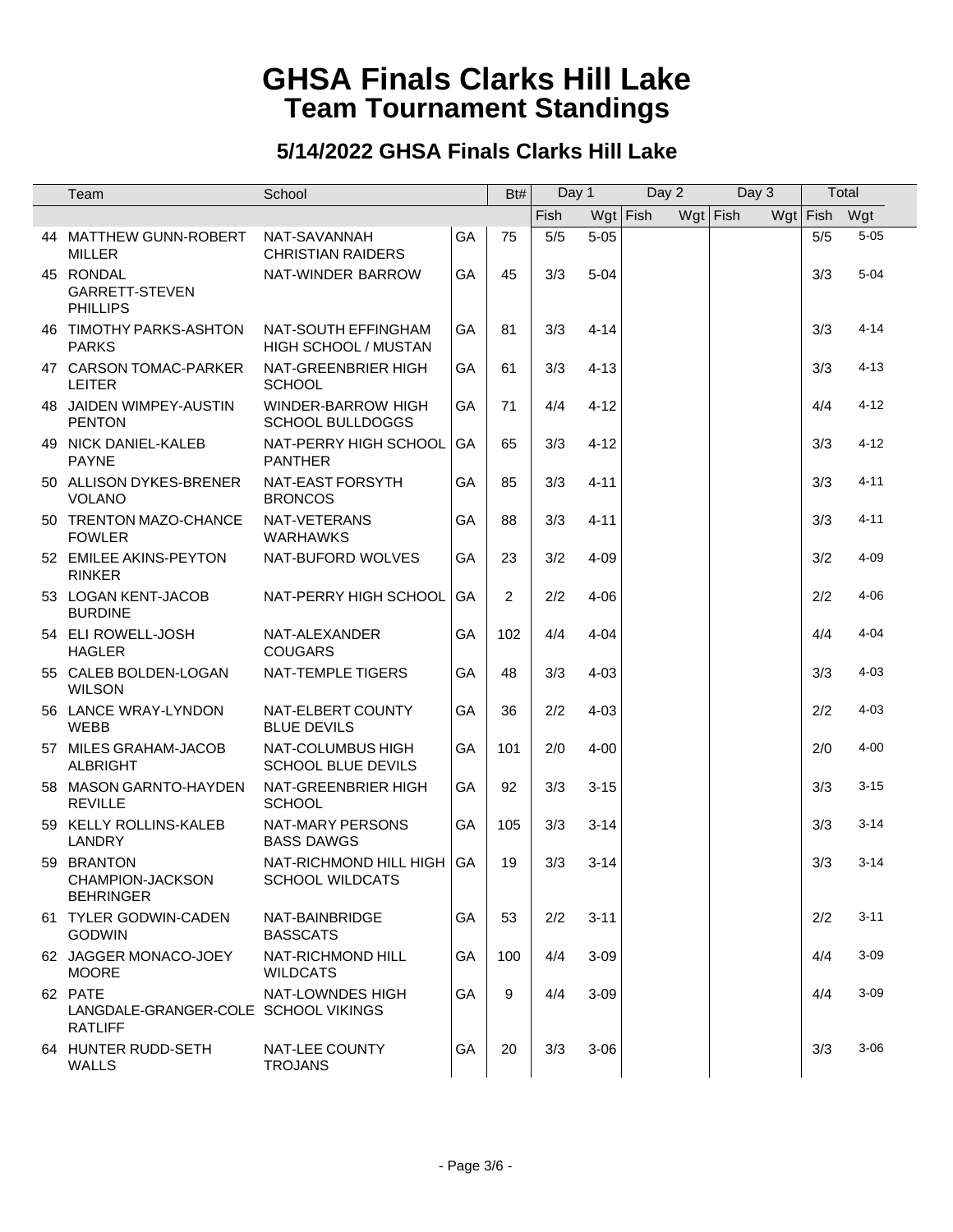| Team                                                        | School                                                 |           | Bt#            | Day 1 |          | Day 2      |            | Day 3 |              | Total    |  |
|-------------------------------------------------------------|--------------------------------------------------------|-----------|----------------|-------|----------|------------|------------|-------|--------------|----------|--|
|                                                             |                                                        |           |                | Fish  |          | $Wgt$ Fish | $Wgt$ Fish |       | Wgt Fish Wgt |          |  |
| 65 GRAYSON<br>SPENCE-ADRIAN<br><b>PETERSON</b>              | <b>NAT-MILLER COUNTY</b><br><b>HIGH SCHOOL PIRATES</b> | GA        | 64             | 2/2   | $3 - 06$ |            |            |       | 2/2          | $3 - 06$ |  |
| 66 WAYLON WITCHER-COLBY NAT-JACKSON HIGH<br><b>NAIL</b>     | REELING RED DEVILS                                     | GA        | 98             | 3/3   | $3 - 05$ |            |            |       | 3/3          | $3 - 05$ |  |
| 67 WYATT WOOD-MAX<br><b>GOSDIN</b>                          | NAT-TRINITY CHRISTIAN<br><b>SCHOOL LIONS</b>           | GA        | 1              | 2/2   | $3 - 04$ |            |            |       | 2/2          | $3 - 04$ |  |
| 68 BENNETT WATERS-LUCAS<br><b>BISSCHOP</b>                  | NAT-HEBRON CHRISTIAN<br><b>LIONS</b>                   | <b>GA</b> | 77             | 3/3   | $3 - 03$ |            |            |       | 3/3          | $3 - 03$ |  |
| 69 MATTHEW<br>CARTER-WESTON<br><b>MIDDLETON</b>             | NAT-BRANTLEY COUNTY<br><b>HERONS</b>                   | GA        | 104            | 2/2   | $3 - 03$ |            |            |       | 2/2          | $3 - 03$ |  |
| 69 BRAYDON<br>RHOADES-JORDAN<br><b>RHOADES</b>              | NAT-MORGAN COUNTY<br><b>BULLDOGS</b>                   | <b>GA</b> | 46             | 2/2   | $3 - 03$ |            |            |       | 2/2          | $3 - 03$ |  |
| 69 GREYSON BROCK-LIAM<br><b>GIBSON</b>                      | NAT-FELLOWSHIP<br><b>PALADINS</b>                      | GA        | 99             | 2/2   | $3 - 03$ |            |            |       | 2/2          | $3 - 03$ |  |
| 72 JON MILLER-LANDON<br><b>COOPER</b>                       | NAT-LOWNDES HIGH<br><b>SCHOOL VIKINGS</b>              | <b>GA</b> | 43             | 2/2   | $2 - 15$ |            |            |       | 2/2          | $2 - 15$ |  |
| 73 MICHAEL HEAD-AARON<br><b>MCCOY</b>                       | NAT-MARY PERSONS<br><b>BASS DAWGS</b>                  | GA        | 67             | 2/2   | $2 - 14$ |            |            |       | 2/2          | $2 - 14$ |  |
| 74 JON GOSS-TRENT BRYANT                                    | NAT-SOUTH EFFINGHAM<br>HIGH SCHOOL / MUSTAN            | GA        | $\overline{7}$ | 2/2   | $2 - 04$ |            |            |       | 2/2          | $2 - 04$ |  |
| 75 GAVIN JARRETT-CADEN<br><b>SMITH</b>                      | NAT-CHATTOOGA HIGH<br><b>SCHOOL INDIANS / TRIB</b>     | GA        | 82             | 1/1   | $2 - 04$ |            |            |       | 1/1          | $2 - 04$ |  |
| 76 TUCKER SMITH-TRACE<br><b>WRIGHT</b>                      | NAT-EFFINGHAM COUNTY<br><b>HIGH SCHOOL REBELS</b>      | GA        | 91             | 2/2   | $2 - 03$ |            |            |       | 2/2          | $2 - 03$ |  |
| 76 COLE MCDANIEL-MASON<br><b>GRIST</b>                      | NAT-TIFT COUNTY HIGH<br><b>SCHOOL BLUE DEVILS</b>      | GA        | 70             | 2/2   | $2 - 03$ |            |            |       | 2/2          | $2 - 03$ |  |
| 78 NATHAN ODOM-DAWSON<br><b>FOSTER</b>                      | NAT-CALLAWAY HIGH<br>SCHOOL / CAVALIERS                | GA        | 24             | 1/1   | $1 - 13$ |            |            |       | 1/1          | $1 - 13$ |  |
| 79 KASON INGRAM-KEVIN<br><b>MILLER</b>                      | NAT-JACKSON HIGH<br>REELING RED DEVILS                 | GA        | 58             | 2/2   | $1 - 12$ |            |            |       | 2/2          | $1 - 12$ |  |
| 80 JOSH ODOM-ANDREW<br><b>FREDRICK</b>                      | NAT-COLUMBUS HIGH<br><b>SCHOOL BLUE DEVILS</b>         | GA        | 63             | 1/1   | $1 - 11$ |            |            |       | 1/1          | $1 - 11$ |  |
| 80 MARK HAMMOCK-COOPER NAT-TRINITY CHRISTIAN<br><b>BELL</b> | <b>SCHOOL LIONS</b>                                    | GA        | 38             | 1/1   | $1 - 11$ |            |            |       | 1/1          | $1 - 11$ |  |
| 82 AYDEN SLICK-CARSON<br><b>BAGGETT</b>                     | NAT-EAST PAULDING<br><b>HIGH SCHOOL RAIDERS</b>        | GA        | 94             | 1/1   | $1 - 09$ |            |            |       | 1/1          | $1 - 09$ |  |
| 83 CARSON ANSLEY-CONNOR NAT-THOMSON HIGH<br><b>THOMAS</b>   | <b>SCHOOL BULLDOGS</b>                                 | GA        | 66             | 1/1   | $1 - 04$ |            |            |       | 1/1          | $1 - 04$ |  |
| 84 WILLIAM<br>QUACKENBUSH-JACKSON<br><b>SHERRILL</b>        | NAT-UNION GROVE HIGH<br>SCHOOL - WOLVERINES            | GA        | 54             | 1/1   | $1 - 01$ |            |            |       | 1/1          | $1 - 01$ |  |
| 84 BRAYDEN SMITH-BLAKE<br><b>WOOD</b>                       | NAT-JACKSON HIGH<br>REELING RED DEVILS                 | GA        | 18             | 1/1   | $1 - 01$ |            |            |       | 1/1          | $1 - 01$ |  |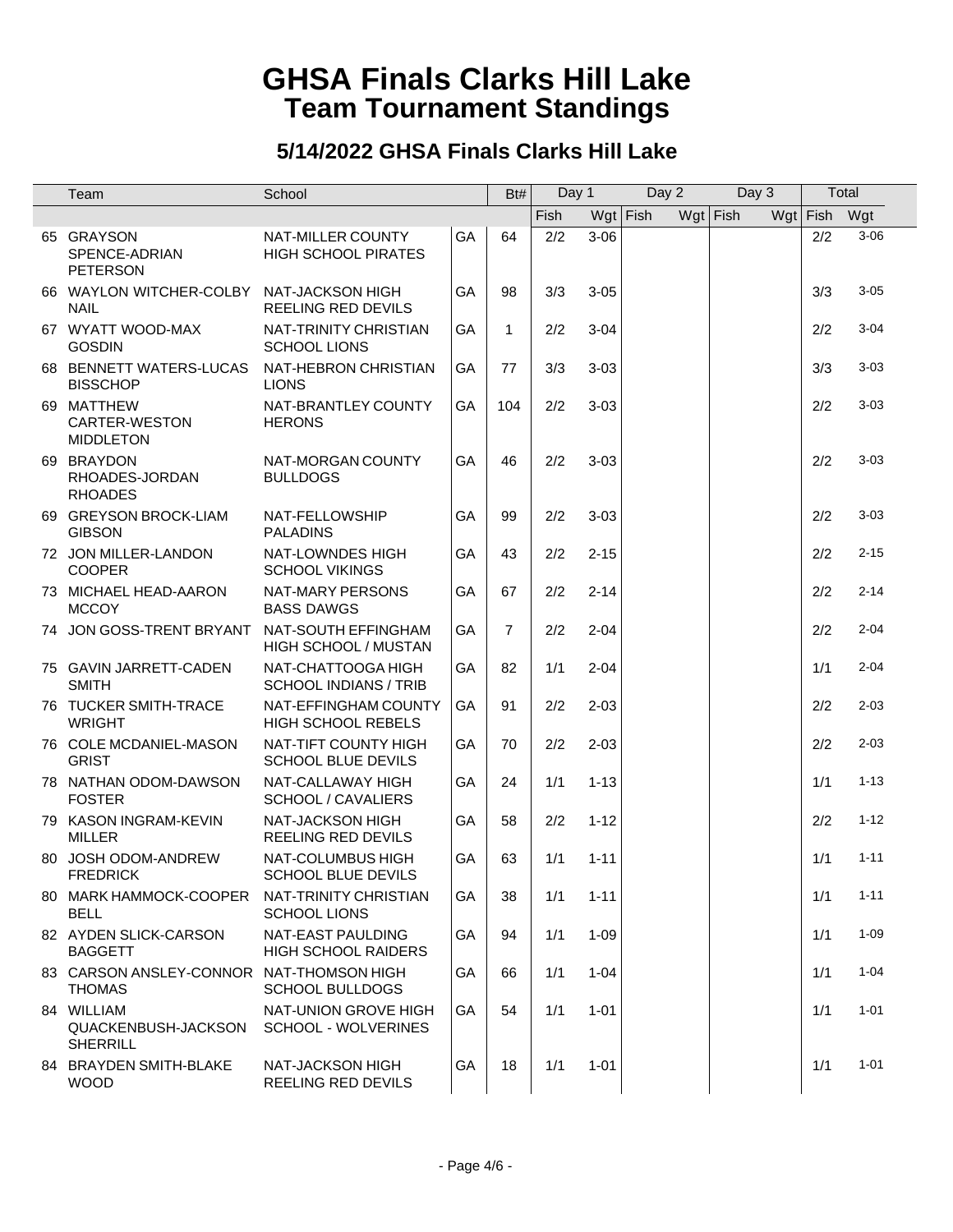#### **5/14/2022 GHSA Finals Clarks Hill Lake**

| Team                                                   | School                                                       |    | Bt# | Day 1 |          | Day 2      |            | Day 3 |              | Total    |
|--------------------------------------------------------|--------------------------------------------------------------|----|-----|-------|----------|------------|------------|-------|--------------|----------|
|                                                        |                                                              |    |     | Fish  |          | $Wgt$ Fish | $Wgt$ Fish |       | Wgt Fish Wgt |          |
| 86 REMINGTON<br><b>GODWIN-KAYLON HILL</b>              | NAT-TIFT COUNTY HIGH<br><b>SCHOOL BLUE DEVILS</b>            | GA | 83  | 1/1   | $0 - 15$ |            |            |       | 1/1          | $0 - 15$ |
| 87 GARRETT HUNT-KESSLER<br><b>JORDAN</b>               | NAT-FORSYTH CENTRAL<br><b>HIGH SCHOOL</b>                    | GA | 106 |       |          |            |            |       |              |          |
| 87 JAKE WILKES-HARDIN<br><b>ROBERTS</b>                | NAT-COLQUITT COUNTY<br><b>PACKERS</b>                        | GA | 76  |       |          |            |            |       |              |          |
| 87 LOGAN SEHR-HUNTER<br><b>SHUMAN</b>                  | NAT-BRYAN COUNTY<br><b>REDSKINS</b>                          | GA | 69  |       |          |            |            |       |              |          |
| 87 JACOB MYLES-CARTER<br><b>HICKS</b>                  | NAT-NORTH FORSYTH<br><b>RAIDERS</b>                          | GA | 31  |       |          |            |            |       |              |          |
| 87 CALEB CROMER-JACOB<br><b>SIMS</b>                   | NAT-LOCUST GROVE HIGH<br><b>SCHOOL WILDCATS</b>              | GA | 12  |       |          |            |            |       |              |          |
| 87 WILL THOMAS-WYATT<br><b>SPINKS</b>                  | NAT-MORGAN COUNTY<br><b>HIGH SCHOOL</b>                      | GА | 6   |       |          |            |            |       |              |          |
| 87 ZOEY PATTERSON-GAGE<br><b>RIDDLE</b>                | NAT-TEMPLE TIGERS                                            | GA | 16  |       |          |            |            |       |              |          |
| 87 ISAAC DEWSBURY-BADEN<br><b>CULPEPPER</b>            | NAT-EVANS HIGH SCHOOL                                        | GA | 35  |       |          |            |            |       |              |          |
| 87 COLTON<br>LANINGHAM-CARTER<br><b>BROWN</b>          | NAT-FORSYTH CENTRAL<br><b>HIGH SCHOOL BULLDOGS</b>           | GA | 3   |       |          |            |            |       |              |          |
| 87 CHRISITAN<br><b>WEHMAN-FISHER</b><br><b>EDWARDS</b> | NAT-SOUTH FORSYTH<br><b>HIGH - WAR EAGLES</b>                | GA | 29  |       |          |            |            |       |              |          |
| 87 MICHAEL LACHEY-JOEL<br><b>HOBGOOD</b>               | NAT-TRINITY CHRISTIAN<br><b>SCHOOL LIONS</b>                 | GA | 79  |       |          |            |            |       |              |          |
| 87 LANDON MCINVALE-ZED<br><b>WINGO</b>                 | NAT-TRINITY CHRISTIAN<br><b>SCHOOL LIONS</b>                 | GA | 86  |       |          |            |            |       |              |          |
| 87 OWEN GARBADE-EVAN<br><b>TEWKSBURY</b>               | NAT-NORTH PAULDING<br><b>HIGH THE WOLFPACK</b>               | GA | 30  |       |          |            |            |       |              |          |
| 87 CY TAUNTON-JOHN DAVID<br><b>BELL</b>                | NAT-BAINBRIDGE<br><b>BASSCATS</b>                            | GA | 73  |       |          |            |            |       |              |          |
| 87 FRANKLIN<br>AGUILAR-PRESTON HART                    | NAT-LOWNDES HIGH<br><b>SCHOOL VIKINGS</b>                    | GA | 51  |       |          |            |            |       |              |          |
| 87 FISHER LANDIS-LANE<br><b>FERGUSON</b>               | NAT-BACON COUNTY RED<br><b>RAIDERS</b>                       | GA | 93  |       |          |            |            |       |              |          |
| 87 JACKSON THOMAS-COLE<br><b>BRADLEY</b>               | <b>NAT-KINGS RIDGE</b><br>CHRISTIAN SCHOOL -<br><b>TIGER</b> | GA | 62  |       |          |            |            |       |              |          |
| 87 HUNTER LONG-AUSTIN<br><b>SHOEMAKE</b>               | NAT-GREENVILLE HIGH<br><b>SCHOOL</b>                         | GA | 13  |       |          |            |            |       |              |          |
| 87 DAKOTA ATKINSON-JP<br><b>HARPER</b>                 | <b>COFFEE HIGH/TROJANS</b>                                   | GA | 44  |       |          |            |            |       |              |          |

Total Teams: 105<br>Daily Big Bass 5-09

SAVANNAH GOODE-CARSON GOODE

Tournament Big Sack 16-12 BOWYNN BROWN-SHANE DILL